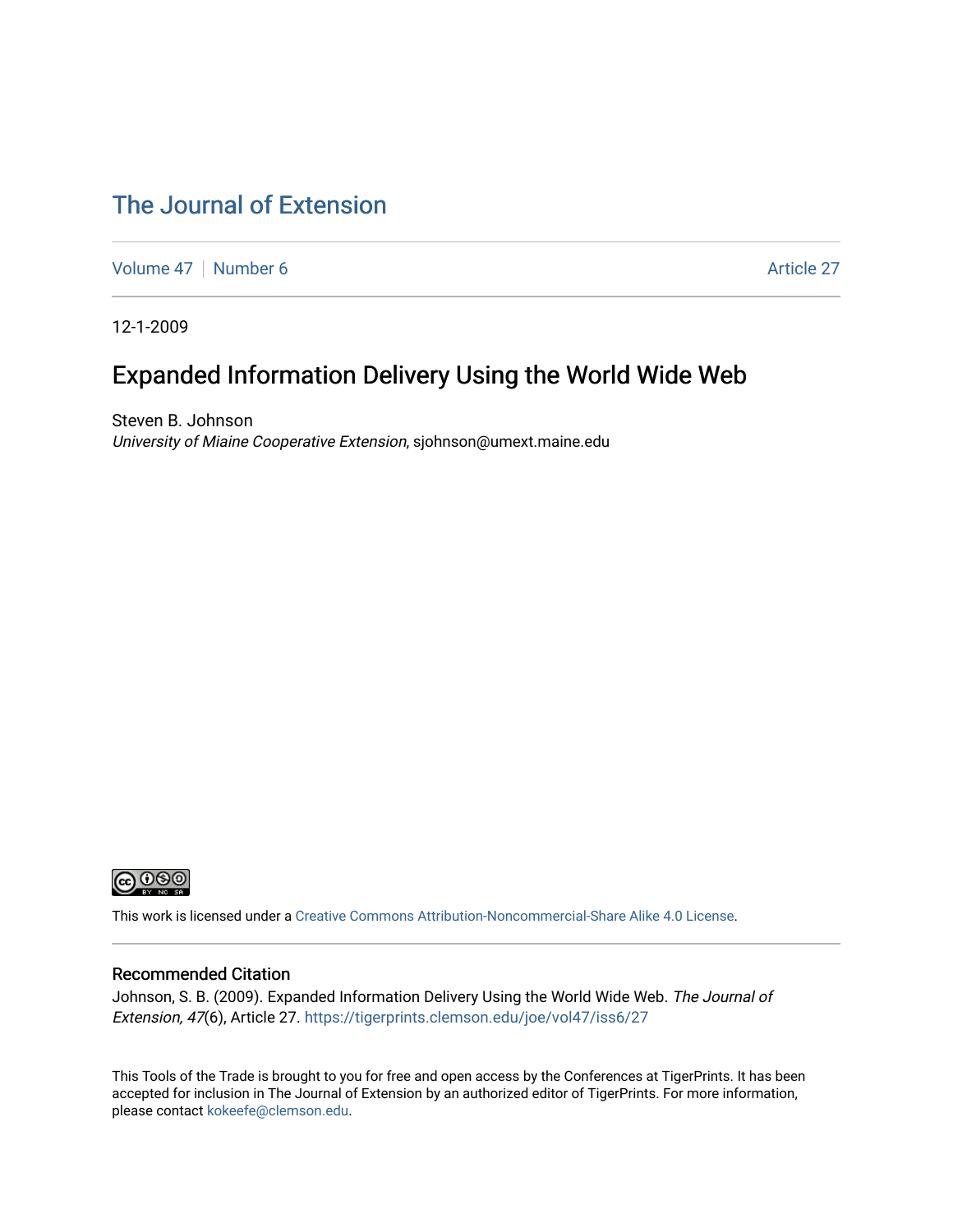

## **December 2009 Volume 47 Number 6 Article Number 6TOT5**

[Return to Current Issue](http://www.joe.org:80/joe/2009december/)

# **Expanded Information Delivery Using the World Wide Web**

**Steven B. Johnson** University of Maine Cooperative Extension Presque Isle, Maine [sjohnson@umext.maine.edu](mailto:sjohnson@umext.maine.edu)

**Abstract:** Web posting of program agendas and presentations has proven successful for increasing contacts and providing timely information. Web posting of program agendas can aid clients in forward planning and encourage attendance. Web posting of conference presentations can help clients who were not able to attend the program and increase exposure to a wider audience. Software for tracking Web page activity provides data for reporting and a measure of value to clients.

## **Background**

The World Wide Web is an excellent means of finding information. Bamka (2000) discussed using a Web page as a marketing tool for producers. Hermann, Carson, Muske, and Kleim (2005) described using a Web page as in-house resource. A Web page can also serve as a storehouse of information for clients. The Web page described by Wiersma (2007) created access to production information for Minnesota's wheat and barley producers. The program agenda for our program's major fall conference first appeared on our Web page [<http://www.umaine.edu/umext/potatoprogram/>](http://www.umaine.edu/umext/potatoprogram/) in the fall of 2005. The program agenda for our program's major winter conference first appeared on our Web page in the winter of 2006. In the following 2 years, both agendas and presentations for each conference appeared our Web page.

Viewing presentations from a Web page does not provide the same level of information as does listening to a speaker. Extension program delivery is not only Web page postings. The need for delivery presentations, complete with interaction and questions, still exists. Extension clients often have to choose which meetings to attend, considering the cost of travel, increasing demands on time, and many meeting choices. Additionally, conflicts arise when a client would like to attend the presentations but is unable to do so. The agendas posted on the Web allow clients to see the presentation topics. The presentations posted on Web allow clients to view the presented information.

# **Making it Work**

Presentations are intellectual property of the presenter. To avoid unpleasant issues, the presenters should sign a form granting permission to post their presentation. Implied is that the presenter has permission to use any photographs or graphics that are included but are not their own intellectual property. Before posting, the presentations are converted to a PDF file format. Password-enabled prohibition of printing of the presentation is an additional measure to protect intellectual property. The PDF file format works out well with the universal availability of the Adobe reader free of charge. Conversion to a PDF file format file also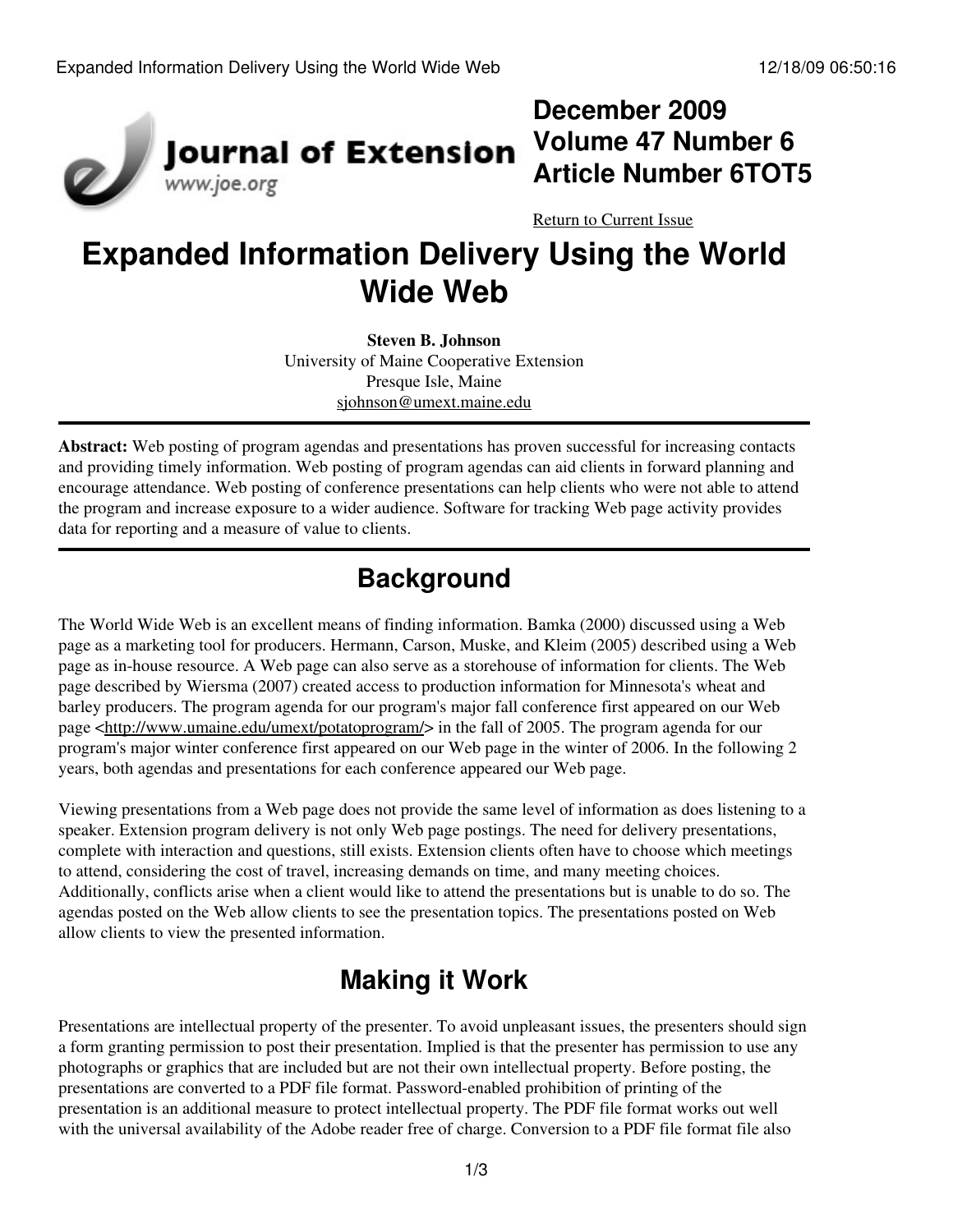substantially reduces the file size, always a plus for Web-based files.

The agenda and presentations from the previous year are removed before the agenda for an upcoming program appears on our Web page. This avoids any confusion on annual programs. In cases of one-time conferences, the agenda and presentations removal of the information occurs within 12 months.

Many Web page development software programs have the ability to track Web page data. There are numerous aftermarket Web page tracking software programs as well. Web page tracking software can supply data for reporting purposes as well as measure the access of information by clients.

## **Results**

For the 3-year period for our program's two major conferences, there have been over 20,000 actual downloads of the agendas and presentations (Tables 1 and 2). These are not just search engine hits, but actual opening of the documents. To date, each year shows a use increase.

| <b>Conference Year</b>                                    | Conference<br>Agenda | Conference<br><b>Presentations</b> | <b>Total</b> |  |
|-----------------------------------------------------------|----------------------|------------------------------------|--------------|--|
| 2005                                                      | 337                  |                                    | 337          |  |
| 2006                                                      | 1110                 | 2946                               | 4056         |  |
| 2007                                                      | 1600                 | 3361                               | 4961         |  |
| Total                                                     |                      |                                    | 9354         |  |
| <sup>1</sup> Presentations did not appear on the Web page |                      |                                    |              |  |

#### **Table 1.**

Fall Conference Downloads

#### **Table 2.**

Winter Conference Downloads

| <b>Conference Year</b>                                    | <b>Conference</b><br>Agenda | Conference<br><b>Presentations</b> | <b>Total</b> |  |
|-----------------------------------------------------------|-----------------------------|------------------------------------|--------------|--|
| 2006                                                      | 235                         |                                    | 235          |  |
| 2007                                                      | 1004                        | 3787                               | 4791         |  |
| 2008                                                      | 2012                        | 5339                               | 7351         |  |
| Total                                                     |                             |                                    | 12337        |  |
| <sup>1</sup> Presentations did not appear on the Web page |                             |                                    |              |  |